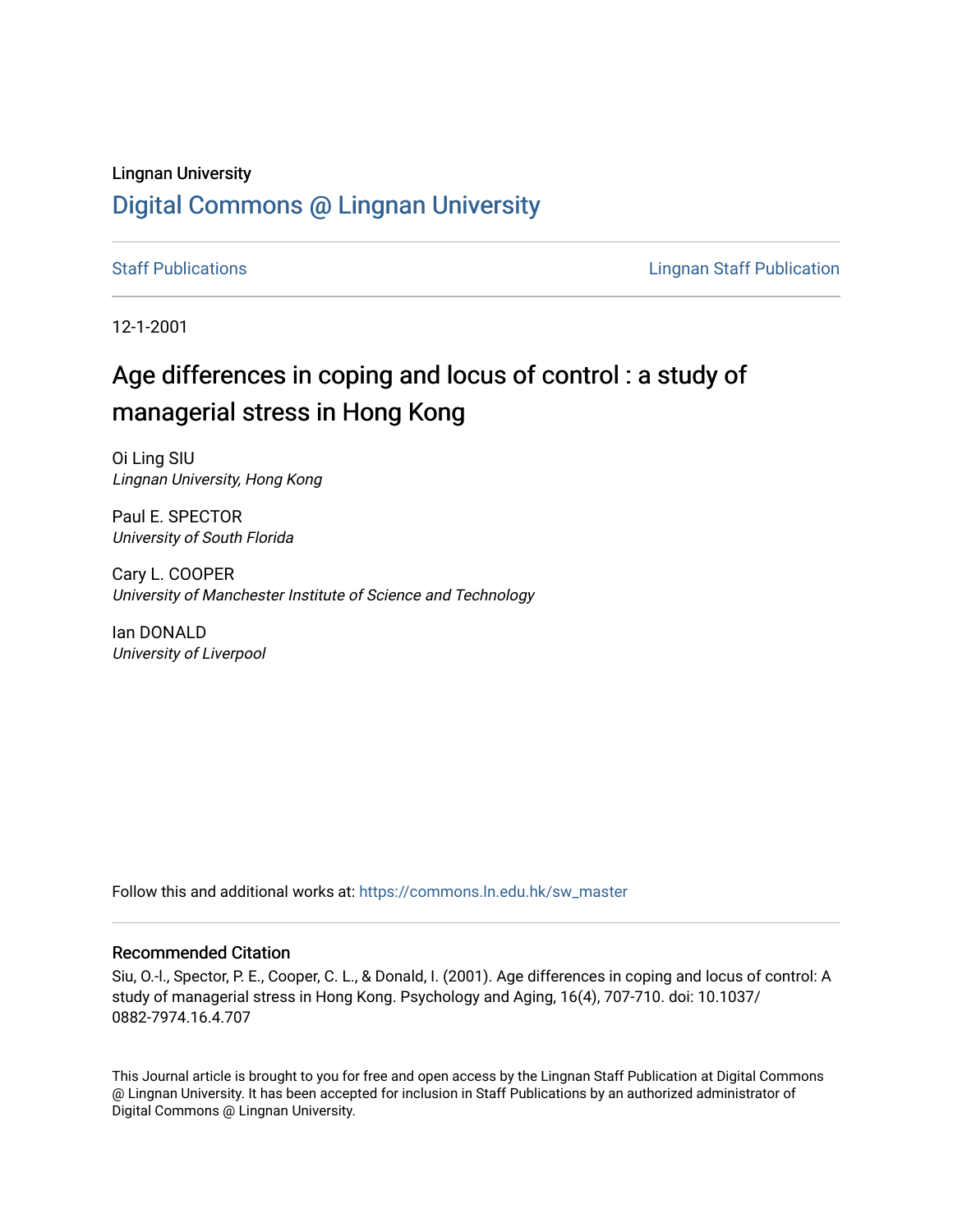## **Age differences in coping and locus of control: A study of managerial stress in Hong Kong**

Oi-ling Siu *Lingnan University* Paul E. Spector *University of South Florida* Cary L. Cooper *University of Manchester Institute of Science and Technology* Ian Donald *University of Liverpool*

#### Abstract

*The present study involved data collection from 3 samples of Hong Kong managers to examine mechanisms by which age would relate to work well-being. A total of 634 managers was drawn by random sampling and purposive sampling methods. The results showed that age was positively related to well-being (job satisfaction and mental well-being). Furthermore, older managers reported fewer sources of stress, better coping, and a more internal locus of control. Multiple regression analyses suggested that the relations of age with 2 wellbeing indicators can be attributed to various combinations of coping, work locus of control, sources of stress, managerial level, and organizational tenure.*

It has been well established in western and Asian samples that age is associated with employee wellbeing, with particular attention given to job satisfaction (e.g., Ang, Goh, & Koh, 1993; Birdi, Warr, & Oswald, 1995; Clark, Oswald, & Warr, 1996; Warr, 1992). However, the form of the relationship between age and job satisfaction varies; it is either linear (e.g., Birdi et al., 1995) or curvilinear (e.g., Clark et al., 1996; Kacmar & Ferris, 1989). We expect age and job satisfaction to be especially relevant in Chinese employees. Filial piety is one of the important behavioral rules in Confucianism. The attributes of intergenerational relationships governed by filial piety are structured, enduring, and invariable across situations within Chinese culture (Ho, 1996). Filial piety attributes may be generalized to the superior–subordinate interaction that Chinese employees have more favorable attitudes toward older workers, and older workers therefore have higher job satisfaction than their younger counterparts.

Wright and Hamilton (1978) proposed several explanations for the age–job satisfaction (and possibly other aspects of well-being) link. Of concern here is the job change mechanism, which says that older workers have better jobs and more skills, hence they are able to cope better with the demands of their jobs. White and Spector (1987) tested the job change hypothesis and showed that the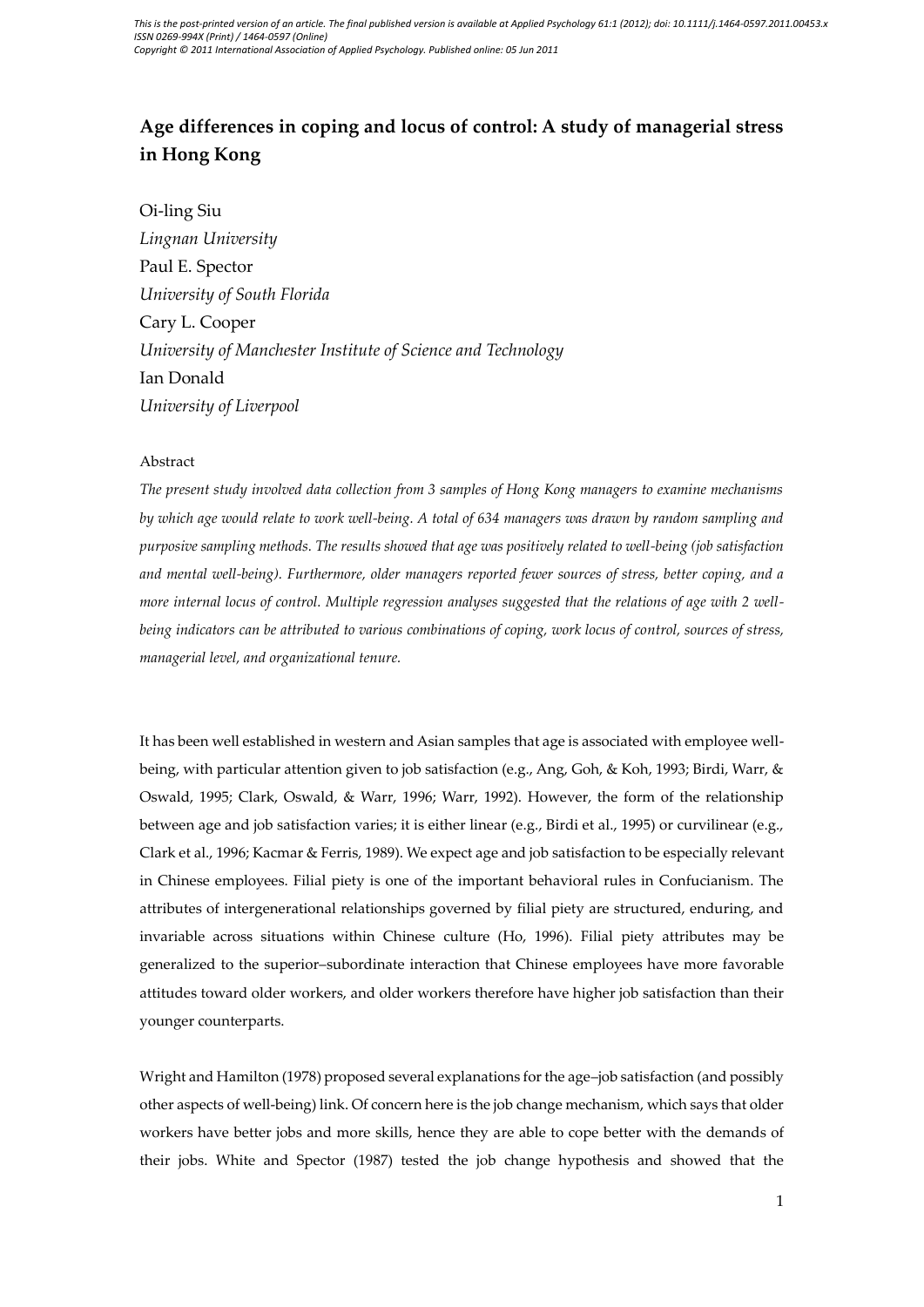relationship between age and job satisfaction could be accounted for by better congruence between what people want and have in jobs, greater internal locus of control, and higher salaries for older workers.

Clark et al. (1996) suggested that employees' mental health is as important as job satisfaction. They found that a similar age pattern occurs for employees' general mental health. In a review provided by Semmer (1996), employees adopting problem-focused coping tend to have better mental health. Spector and O'Connell (1994) showed that internality in locus of control is associated with better work well-being.

#### **Age Relations With Coping, Locus of Control, and Perceived Sources of Stress**

Age relates not only to work well-being but also to several factors that are in turn related to wellbeing. Older workers tend to be internals (White & Spector, 1987). Lachman and Weaver (1998) concluded that, for the domain of control over work, control beliefs increase with age. Through their greater range of experience, older people may have developed more coping resources and therefore appraise problems as less stressful and thus report fewer hassles than do younger adults (Aldwin, 1991; Aldwin, Sutton, Chiara, & Spiro, 1996).

#### **The Present Study and Hypothesis**

Little research has been done in Chinese societies concerning the mechanisms by which older workers achieve better work well-being. The present study replicated the investigation on the relationship of age and employee well-being in Hong Kong to determine whether western findings concerning age and well-being also hold true among Hong Kong managers. Because curvilinear relations seemed to occur for the very young group (Birdi et al., 1995), and our managerial sample tended not to contain very young people (i.e., 18–20 years), we therefore examined only the linear age–job satisfaction relation in this study. We used a procedure similar to White and Spector (1987) to test the hypothesis that older workers are more satisfied (and have better well-being) because they demonstrate a better ability to cope with work, have greater internal locus of control, perceive fewer sources of stress, are at higher managerial levels, and have been at the current job longer. Sources of stress might be noted as indicating differences in the job (although it is also possible that better coping makes the same situation seem less stressful). We used organizational tenure as a control variable to ensure that any age−well-being relationships were not purely a function of the number of years worked in an organization.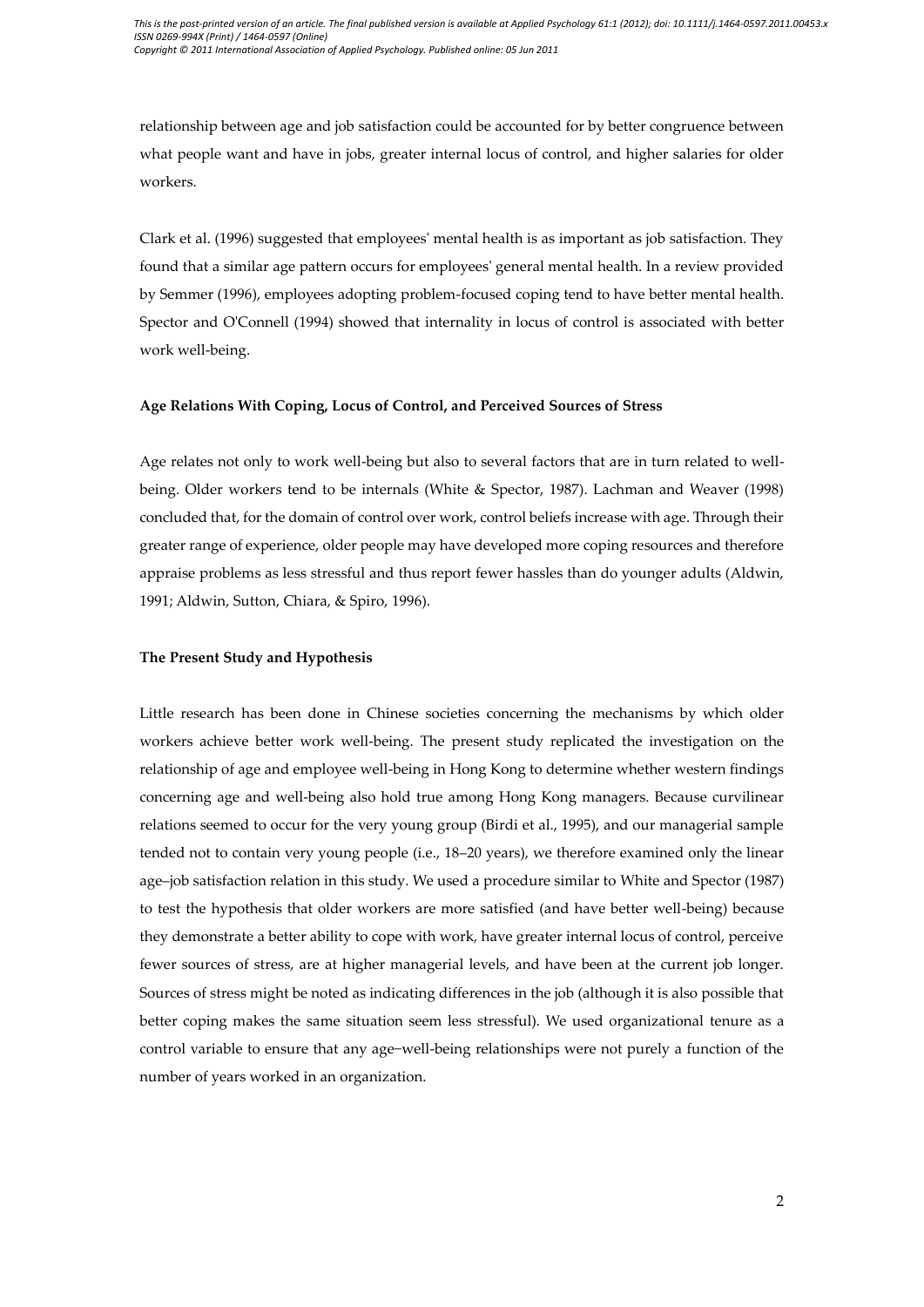#### **Method**

#### **Participants and Procedure**

We collected data from three samples of managers with anonymous self-report surveys from March 1997 to May 1998. Data collection in Sample 1 and Sample 3 benefited from research grants that enabled us to draw random samples from the Members' Business Directory of the Chinese General Chamber of Commerce 1997 (Chinese General Chamber of Commerce, 1997). This directory was chosen because the persons in the directory are representative of most Hong Kong managers. A purposive sampling procedure was adopted to recruit managers from firms and part-time master's of business administration classes for Sample 2. The three samples consisted of 280, 192, and 162 managers, respectively. These samples make up a total of 634 participants in the full sample, which is about 0.1% of the total population of managers and administrators in Hong Kong ( Population by Census, 1996).

The age range of the three samples, in years, is from 20 to 72; with 27.3% between 20 and 29, 42.3% between 30 and 39, 15.1% between 40 and 49, 7.4% between 50 and 59, 2.7% between 60 and 69, and 0.3% between 70 and 79. The mean age of the respondents was 35 years (SD = 9.92), 59% were male, 52% were married, 35% were in middle management, and 64% had a college education. The mean number of years with the present company was 7.5. To make certain that sample differences did not confound results, we compared Pearson rs with pooled within-group rs (which control for group differences). The pooled within-group correlation controls for subgroup membership by computing covariance and variances around each subgroup mean instead of the grand mean (Finn, 1974). It is equivalent to computing a partial correlation with subgroup membership controlled. Of the 45 correlation pairs among the 10 variables in the study, the mean difference in magnitude of corresponding correlation pairs was .02. The pattern of relations (relative magnitude of relations among different variable pairs) was maintained, suggesting clearly that subsequent results are not attributable to differences in the three samples. Thus, we combined samples for the remaining analyses. A detailed description of the participants, procedures, and sample difference analysis can be found in Siu, Spector, Cooper, Sparks, and Donald (1999).

#### **Measures**

We used the Occupational Stress Indicator–2 (OSI-2; Williams & Cooper, 1996) and the Work Locus of Control Scale (Spector, 1988) as the instruments for the study. Four sections of the OSI-2 were used including job satisfaction (12 items), mental well-being (12 items), sources of stress (40 items), and control coping (5 items assessing problem-focused coping), with respective high score denoting higher job satisfaction, better mental well-being, perception of more sources of stress, and more frequent use of coping. The Work Locus of Control Scale consists of 8 items measuring "internal" and 8 items measuring "external" control over work-specific issues (with high scores indicating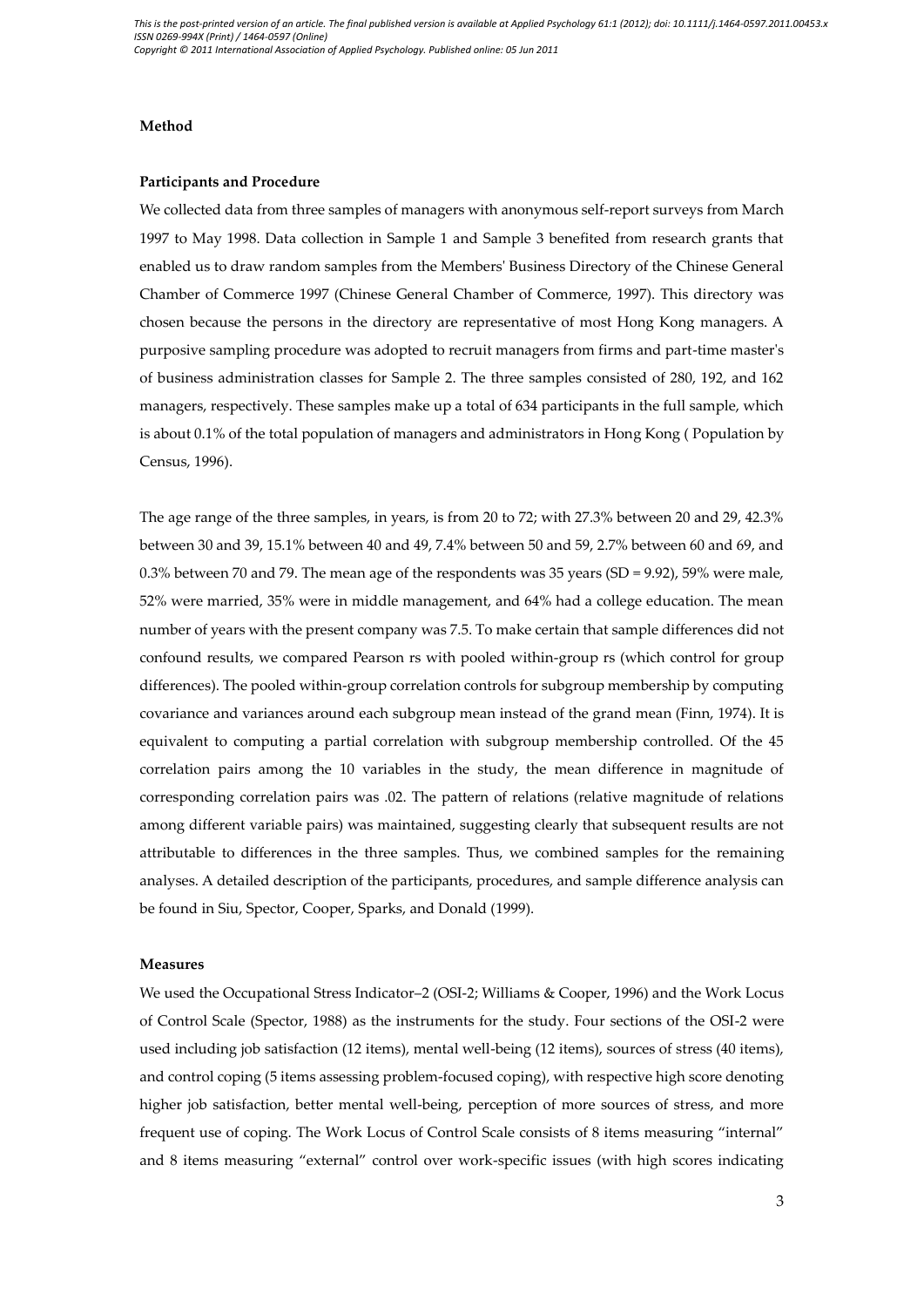externality). Single items were included to measure managerial level (with low scores denoting high position), organization tenure (number of years with present company), and age. All of the items in the questionnaire were translated into Chinese by Oi-ling Siu and back-translated into English by a professional translator to assure equivalence (for detailed description of the scoring procedures and sample items, see Siu et al., 1999).

#### **Results**

### **Reliabilities of Scales**

The internal consistency reliabilities of the scales used in the study are presented in Table 1. The coefficient alphas of subscales are acceptable (greater than .70). It seems that the internal consistencies were maintained across most translations. These statistics provide evidence of scale equivalence of measures across cultural groups (Riordan & Vandenberg, 1994).

#### Table 1

Intercorrelations Between Age and Explanatory Variables

| Variable                                                                                                                                                                                                       |                                   | 2                                 | 3                                    | 4                                |                                                 | 6                                                          |                                                                                | 8                                                                                  |
|----------------------------------------------------------------------------------------------------------------------------------------------------------------------------------------------------------------|-----------------------------------|-----------------------------------|--------------------------------------|----------------------------------|-------------------------------------------------|------------------------------------------------------------|--------------------------------------------------------------------------------|------------------------------------------------------------------------------------|
| 1. Job satisfaction<br>2. Mental well-being<br>3. Sources of stress<br>4. Problem-focused coping<br>5. Locus of control<br>6. Age<br>7. Managerial level <sup>a</sup><br>8. Organizational tenure <sup>a</sup> |                                   | $.36***$<br>–                     | $-.11***$<br>$-.20***$               | $.22***$<br>$.29***$<br>.08<br>- | $-.36***$<br>$-.35***$<br>$.16***$<br>$-.18***$ | $.32***$<br>$.25***$<br>$-.18***$<br>$.14***$<br>$-.16***$ | $-.38***$<br>$-.28***$<br>$.16***$<br>$-.19***$<br>.19***<br>$-.66***$<br>سنست | $.21***$<br>$.12**$<br>$-.15***$<br>.07<br>$-.10*$<br>$.68***$<br>$-.47***$<br>--- |
| M<br>SD<br>Possible range<br>Alpha                                                                                                                                                                             | 43.84<br>9.80<br>$12 - 72$<br>.92 | 47.29<br>8.71<br>$12 - 72$<br>.73 | 130.17<br>21.99<br>$40 - 240$<br>.92 | 25.38<br>4.01<br>$6 - 36$<br>.80 | 47.08<br>8.75<br>16-96<br>.77                   | 35.36<br>9.92<br>$20 - 72$                                 | 2.82<br>1.12<br>$1 - 4$                                                        | 7.51<br>8.09<br>$1 - 50$                                                           |

<sup>a</sup> Single item with no alpha calculated, and range is actual range.<br>\*  $p$  < .05. \*\*  $p$  < .01. \*\*\*  $p$  < .001.

#### **Correlates of Age With Other Variables**

As can be seen in Table 1, age was positively, significantly related to job satisfaction, mental wellbeing, problem-focused coping, and organizational tenure, and negatively related to total sources of stress and managerial level (because a low score denotes a high position, older workers are more likely in the higher position).

## **Relations of Age With Job Satisfaction and Mental Well-Being Accounted for by Sources of Stress, Locus of Control, Control Coping, Managerial Level, and Organizational Tenure**

A series of hierarchical multiple regressions were performed by regressing each well-being measure on the main variables (sources of stress, locus of control, and control coping) first, age second, and demographic variables (managerial level and organizational tenure) last. The reason for entering age before the other demographic variables is that the correlations between age and managerial level and organizational tenure are so substantial that these two demographic variables would get credit for shared variance with age in predicting prior variables. In relation to job satisfaction, the unique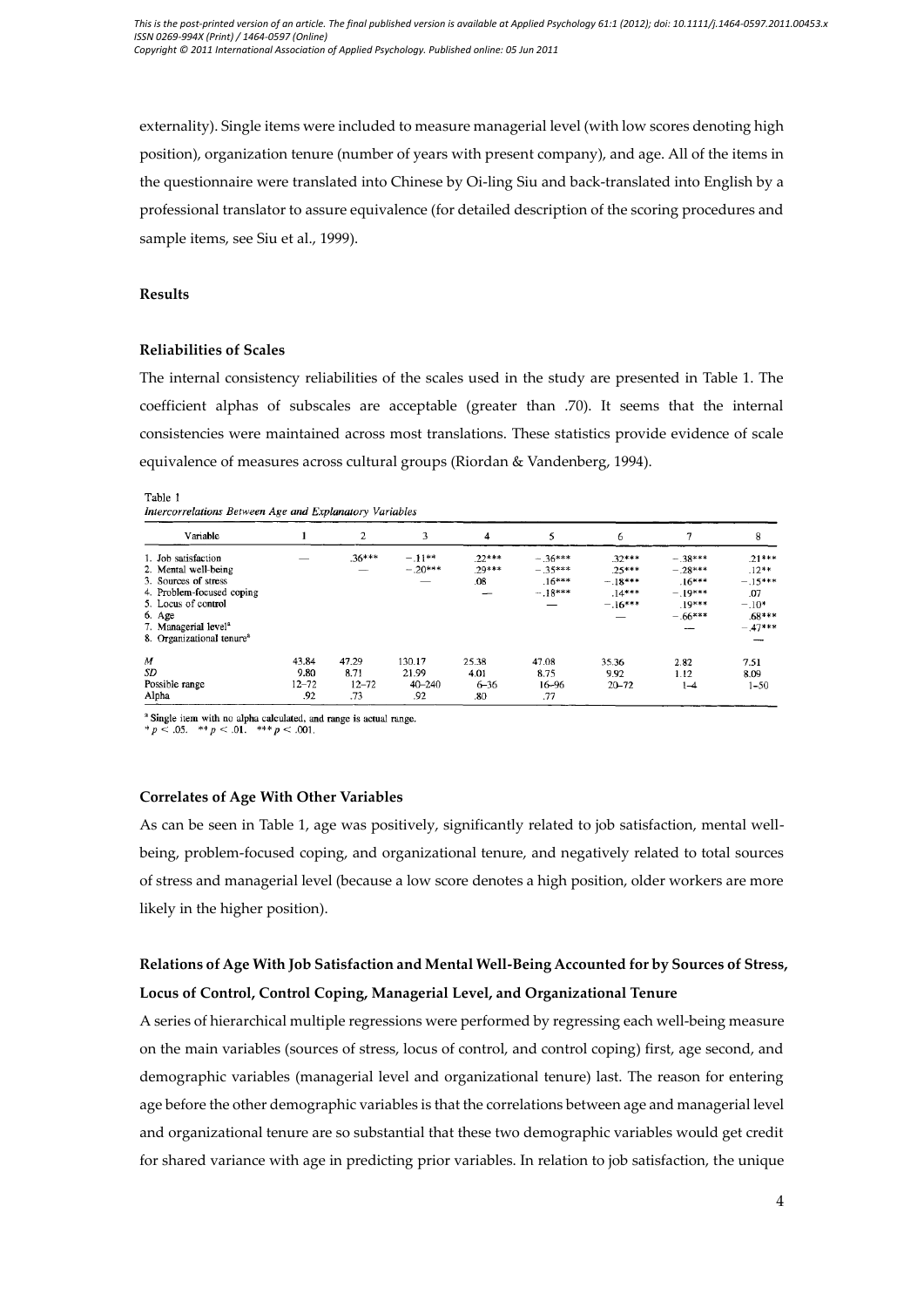variance attributed to age was 4% after the main variables were entered (see Table 2). However, age was nonsignificant in the multiple regression after we entered all our explanatory variables. In relation to mental well-being, the unique variance attributed to age was 3%, and age was significant when all the explanatory variables were entered (see Table 2).

|                        |                 | Job satisfaction |                 | Mental well-being |            |                 |  |
|------------------------|-----------------|------------------|-----------------|-------------------|------------|-----------------|--|
| Predictor              | Model $1 \beta$ | Model 2 $\beta$  | Model $3 \beta$ | Model $1 \beta$   | Model $2B$ | Model $3 \beta$ |  |
| Sources of stress      | $-.08*$         | $-.04$           | $-.03$          | $-19***$          | $-.18***$  | $-.18***$       |  |
| Work locus of control  | $-.33***$       | $-.29***$        | $-.29***$       | $-.27***$         | $-.25***$  | $-.25***$       |  |
| Problem-focused coping | $.16***$        | $.13***$         | $.11*$          | $25***$           | $25***$    | $23***$         |  |
| Age                    |                 | $74***$          | .08             |                   | $13***$    | $.13*$          |  |
| Managerial level       |                 |                  | $-.23***$       |                   |            | $-.13*$         |  |
| Organizational tenure  |                 |                  | .04             |                   |            | $.12*$          |  |
| $R^2$                  | .17             | .21              | .25             | .20               | .22        | .25             |  |
| $\Delta R^2$           |                 | .04              | .04             |                   | .02        | .03             |  |
| Overall $F$            | 34.05***        | 32.92***         | 26.38***        | 44.94***          | 35.97***   | 26.32***        |  |
| N                      | 518             | 495              | 477             | 532               | 506        | 488             |  |

#### Table 2

Summary of Regression Results for Models of the Effects of Explanatory Variables on Two Well-Being Indicators

\*  $p < .05$ . \*\*\*  $p < .001$ .

#### **Discussion**

The results supported our hypothesis in that there were significant relations of age with work wellbeing, sources of stress, locus of control, control coping, managerial level, and organizational tenure in expected directions. Age correlated from .25 to .32 with our two well-being measures (see Table 1). These are higher correlations than are typically found in western studies with age (e.g., White & Spector, 1987). The stronger relationships between age and work well-being in this sample could be due to Chinese cultural characteristics of filial piety. As argued earlier, older people are more accepted within the Confucian tradition of Chinese companies. This greater acceptance may reduce stressors, which in turn reduces strains. The high negative correlation between age and managerial level (with low scores denoting high position) may be because 30% (93 in Sample 1 and 99 in Sample 3) of the sample were recruited from the Members' Business Directory of The Chinese General Chamber of Commerce 1997 , in which older and more prestigious people are listed. Another explanation may be related to a specialty of the traditional Asian tenure system where age is a bigger factor in promotion (Spector et al., 2001).

For job satisfaction, age was nonsignificant in the multiple regression after we entered all our explanatory variables. The age–job satisfaction relationship was accounted for by locus of control, coping, and managerial level. These results are consistent with prior research and theory about possible mechanisms. For instance, with age comes better work adjustment, as reflected in a more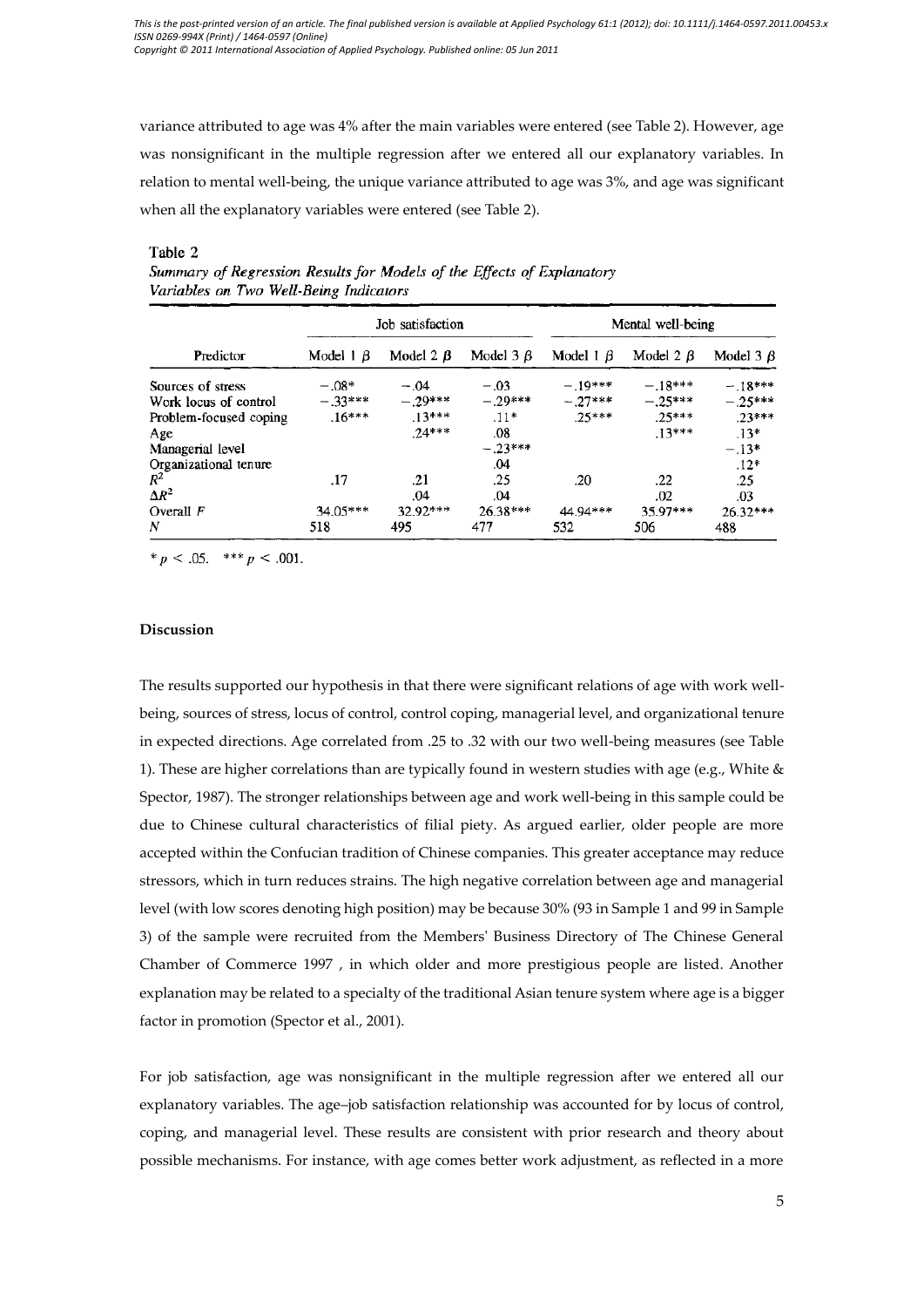internal work locus of control and enhanced coping (Aldwin, 1991). These findings are consistent with White and Spector (1987) in showing that locus of control was a significant explanatory variable and organizational tenure was not. However, we found some significance with managerial level that they did not. This discrepancy may be explained by their inclusion of salary, which might have overshadowed the effects of managerial level in their multiple regression analyses. Our work also demonstrates that the western findings concerning age and job satisfaction hold true in an Asian culture of Hong Kong. We have shown a similar pattern of relations with a variety of other variables.

For mental well-being, age was significant when all explanatory variables were entered. One possible reason is that psychological well-being is maintained or improved in later life (e.g., Baltes & Carstensen, 1996). However, the amount of variance accounted for was quite small. As suggested by Clark et al. (1996), the remaining unique variance may include nonjob factors of life stage and personal circumstances such as psychological maturity. This is a potential area for future research.

To conclude, older employees reported better work well-being than their younger counterparts, as we had hypothesized. The results from western cultures concerning reasons for better well-being among older workers also held in Hong Kong. The limitations of the study include the use of a crosssectional design and the fact that not all of the samples were randomly chosen.

#### **Notes**

The data collection for this article has benefited from financial support from the Research Committee, Lingnan University, and the Occupational Safety and Health Council of Hong Kong.

The present study involved data collection from 3 samples of Hong Kong managers to examine mechanisms by which age would relate to work well-being. A total of 634 managers was drawn by random sampling and purposive sampling methods. The results showed that age was positively related to well-being (job satisfaction and mental well-being). Furthermore, older managers reported fewer sources of stress, better coping, and a more internal locus of control. Multiple regression analyses suggested that the relations of age with 2 well-being indicators can be attributed to various combinations of coping, work locus of control, sources of stress, managerial level, and organizational tenure.

#### **References**

- Aldwin, C. (1991). Does age affect the stress and coping process? Implications of age differences in perceived control. Journals of Gerontology, 46(4), 174–180.
- Aldwin, C. M., Sutton, K. J., Chiara, G., & Spiro III, A. (1996). Age differences in stress, coping, and appraisal: Findings from the Normative Aging Study. Journals of Gerontology, 51B(4), 179– 188.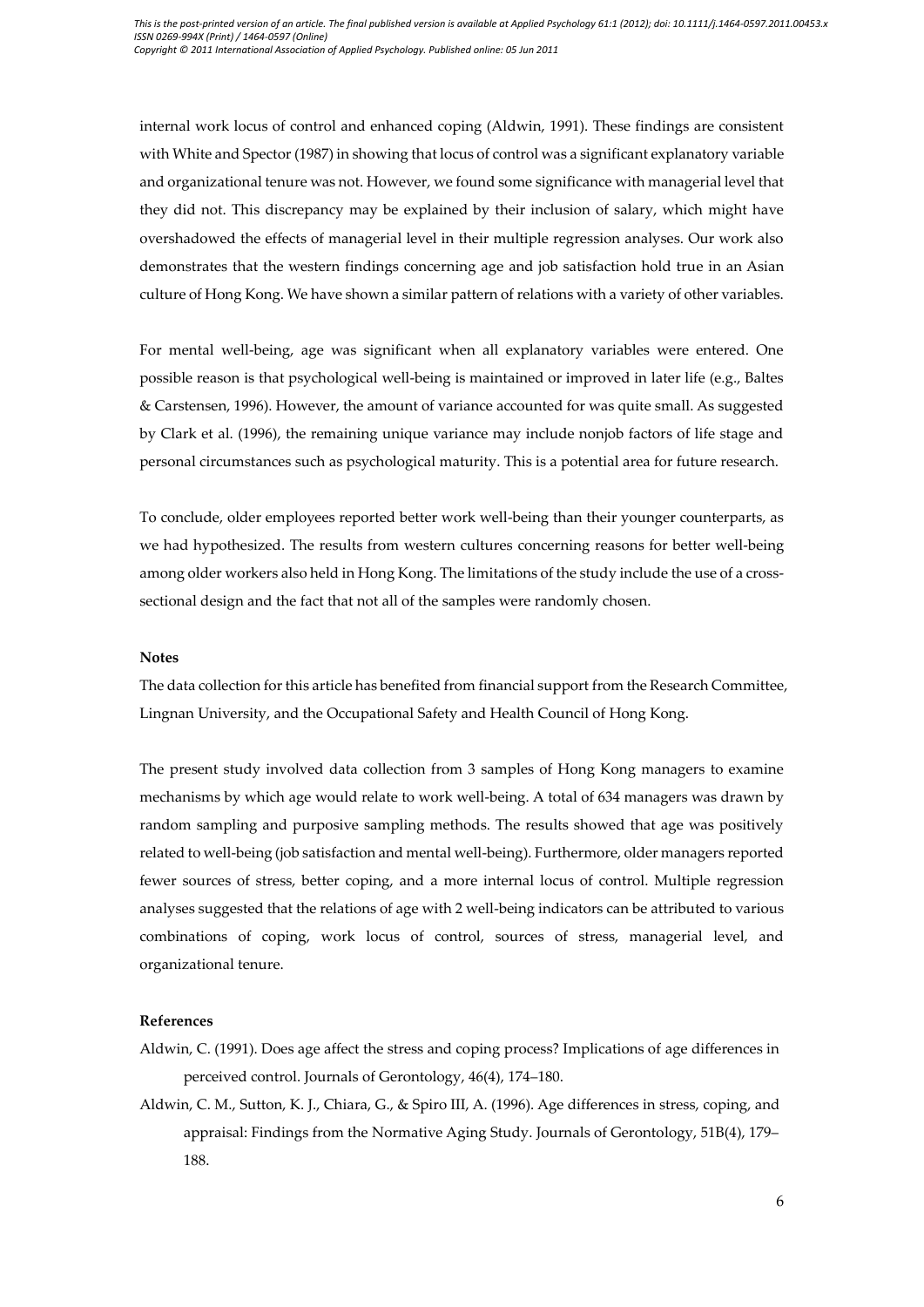- Ang, K. B., Goh, C. T., & Koh, H. C. (1993). Research notes: The impact of age on the job satisfaction of accountants. Personnel Review, 22(1), 31–39.
- Baltes, M. M., & Carstensen, L. L. (1996). The process of successful ageing. Ageing and Society, 16, 397–422.
- Birdi, K., Warr, P., & Oswald, A. (1995). Age differences in three components of employee wellbeing. Applied Psychology: An International Review, 44, 345–373.
- Chinese General Chamber of Commerce . (1997). Members' Business Directory of the Chinese General Chamber of Commerce 1997. Hong Kong: Author.
- Clark, A., Oswald, A., & Warr, P. (1996). Is job satisfaction U-shaped in age? Journal of Occupational and Organizational Psychology, 69, 57–81.

Finn, J. D. (1974). A general model for multivariate analysis. New York: Holt, Rinehart, &Winston.

Ho, D. Y. F. (1996). Filial piety and its psychological consequences. In M. H. Bond (Ed.), The handbook of Chinese psychology (pp. 155–165). New York: Oxford University Press.

Kacmar, K. M., & Ferris, G. R. (1989). Theoretical and methodological considerations in the age–job satisfaction relationship. Journal of Applied Psychology, 74(2), 201–207.

Lachman, M. E., & Weaver, S. L. (1998). Sociodemographic variations in the sense of control by domain: Findings from the MacArthur Studies of Midlife. Psychology and Aging, 13, 553– 562.

Population by census. (1996) .Hong Kong, China: Census and Statistics Department.

- Riordan, C. M., & Vandenberg, R. J. (1994). A central question in cross-cultural research: Do employees of different cultures interpret work-related measures in an equivalent manner? Journal of Management, 20(3), 643–671.
- Semmer, N. (1996). Individual differences, work stress and health. In M. J. Schabracq, J. A. M. Winnubst, & C. L. Cooper (Eds.), Handbook of work and health psychology (pp. 51–86). Chichester, England: Wiley.
- Siu, O. L., Spector, P. E., Cooper, C. L., Sparks, K., & Donald, I. (1999). Age differences in work adjustment: A study of male and female managerial stress, coping strategies and locus of control in Hong Kong. (Working Paper Series No. 90, 2/99). Hong Kong, China: Centre for Public Policy Studies, Lingnan University.
- Spector, P. E. (1988). Development of the Work Locus of Control Scale. Journal of Occupational Psychology, 61, 335–340.
- Spector, P. E., Cooper, C. L., Sparks, K., Bernin, P., Dewe, P., & Lu, L. (2001). An international study of the psychometric properties of the Hofstede Values Survey Module, 1994: A comparison of individual and country/province level results. Applied Psychology: An International Review, 50, 269–281.
- Spector, P. E., & O'Connell, B. J. (1994). The contribution of personality traits, negative affectivity, locus of control and Type A to the subsequent reports of job stressors and job strains. Journal of Occupational and Organizational Psychology, 67, 1–11.